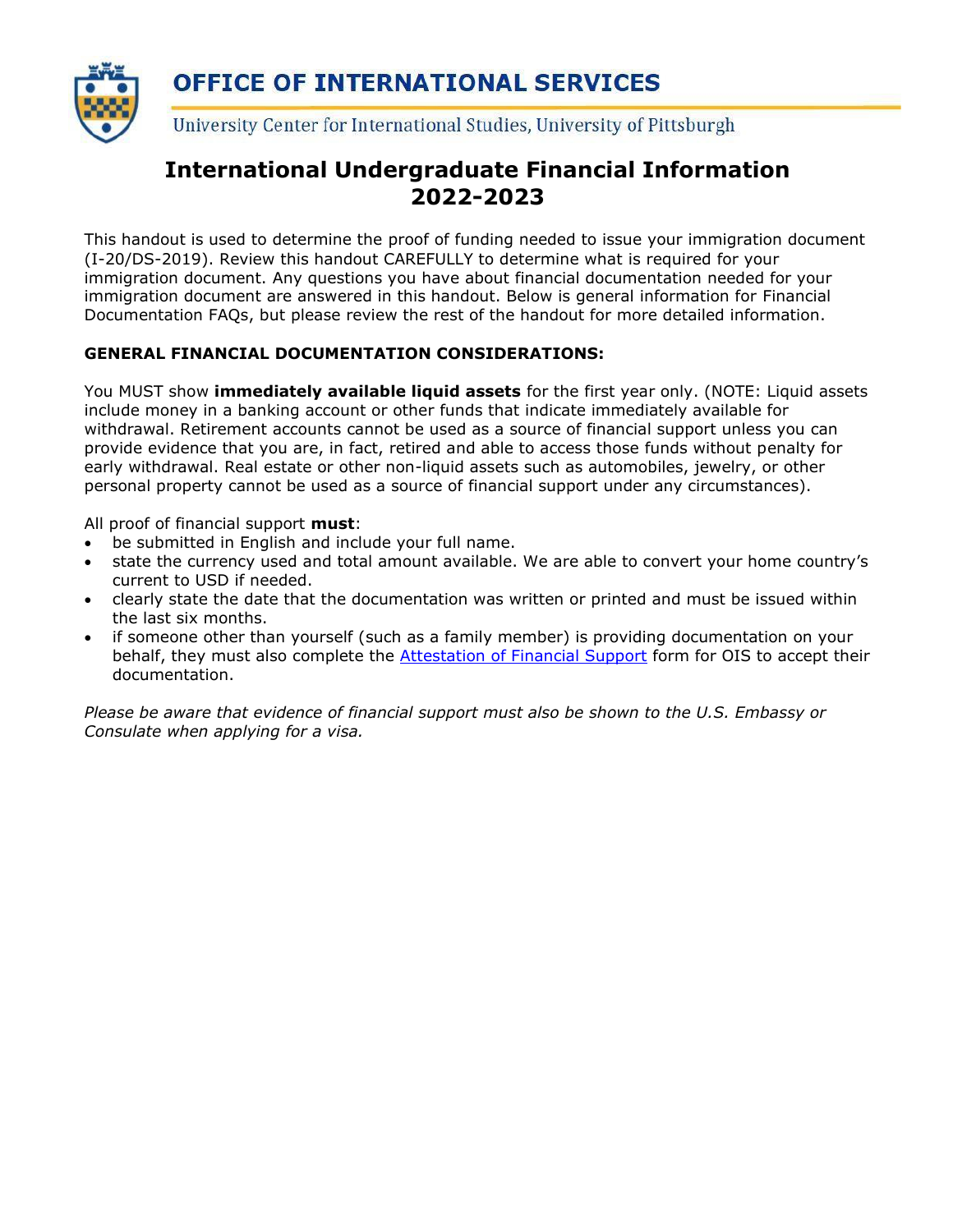## **International Undergraduate Financial Information 2022-2023**

The Office of International Services (OIS) has prepared this document to inform you of the financial requirement in order to issue your student visa document (Form I-20 or DS-2019) as an international undergraduate student. Once you have been admitted to your program and submitted your enrollment deposit, the Office of Admission & Financial Aid will notify OIS. From there, you will be contacted directly from OIS via email and will need to provide financial documentation via the My OIS online portal. More information on this process will be provided to you *after* you have submitted your enrollment deposit. This document is simply to prepare you for what you will need to provide to OIS so that your visa document is issued smoothly and timely. **Please wait to send financial documentation to OIS until you have been contacted directly from OIS.**

*The estimates below are based on actual costs for Academic Year 2021-22. For immigration purposes, providing evidence of financial support to meet the costs outlined below is sufficient; however, please note that actual costs will likely increase for the 2022-2023 academic year. Tuition fees are for 8* months and living expenses and health insurance are for 12 months. Students should add \$5,448 per *year for each dependent family member (spouse and/or unmarried children under the age of 21) who will accompany them to the U.S. The dependent estimate does not include health insurance.*

|                                         | Tuition +   | Living          |         |                        |
|-----------------------------------------|-------------|-----------------|---------|------------------------|
| <b>CAMPUS &amp; SCHOOL</b>              | <b>Fees</b> | <b>Expenses</b> |         | Insurance   TOTAL/YEAR |
| PITTSBURGH CAMPUS (UNDERGRADUATE LEVEL) |             |                 |         |                        |
| Dietrich School of Arts and Sciences    | \$36,394    | \$20,470        | \$2,914 | \$59,778               |
| <b>College of General Studies</b>       | \$36,394    | \$20,470        | \$2,914 | \$59,778               |
| School of Education                     | \$36,394    | \$20,470        | \$2,914 | \$59,778               |
| School of Social Work                   | \$36,394    | \$20,470        | \$2,914 | \$59,778               |
| College of Business Administration      | \$40,716    | \$20,470        | \$2,914 | \$64,110               |
| Swanson School of Engineering           | \$40,256    | \$20,470        | \$2,914 | \$63,640               |
| School of Computing and Information     | \$40,558    | \$20,470        | \$2,914 | \$63,942               |
| <b>School of Dental Medicine</b>        | \$36,394    | \$20,470        | \$2,914 | \$59,778               |
| School of Nursing                       | \$45,644    | \$20,470        | \$2,914 | \$69,028               |
| School of Health and Rehabilitation     |             |                 |         |                        |
| <b>Sciences</b>                         | \$45,644    | \$20,470        | \$2,914 | \$69,028               |
| School of Public Health                 | \$36,394    | \$20,470        | \$2,914 | \$59,778               |
| <b>JOHNSTOWN CAMPUS</b>                 |             |                 |         |                        |
| All Programs (except below)             | \$25,992    | \$20,470        | \$2,914 | \$49,376               |
| Engineering                             | \$30,566    | \$20,470        | \$2,914 | \$53,950               |
| Nursing                                 | \$32,882    | \$20,470        | \$2,914 | \$56,266               |
| <b>Respiratory Care</b>                 | \$27,714    | \$20,470        | \$2,914 | \$51,098               |
| <b>GREENSBURG CAMPUS</b>                |             |                 |         |                        |
| All Programs (except below)             | \$25,984    | \$20,470        | \$2,914 | \$49,368               |
| Nursing                                 | \$32,874    | \$20,470        | \$2,914 | \$56,258               |
| <b>BRADFORD CAMPUS</b>                  |             |                 |         |                        |
| All Programs (except below)             | \$25,994    | \$20,470        | \$2,914 | \$49,378               |
| Nursing                                 | \$32,884    | \$20,470        | \$2,914 | \$56,268               |